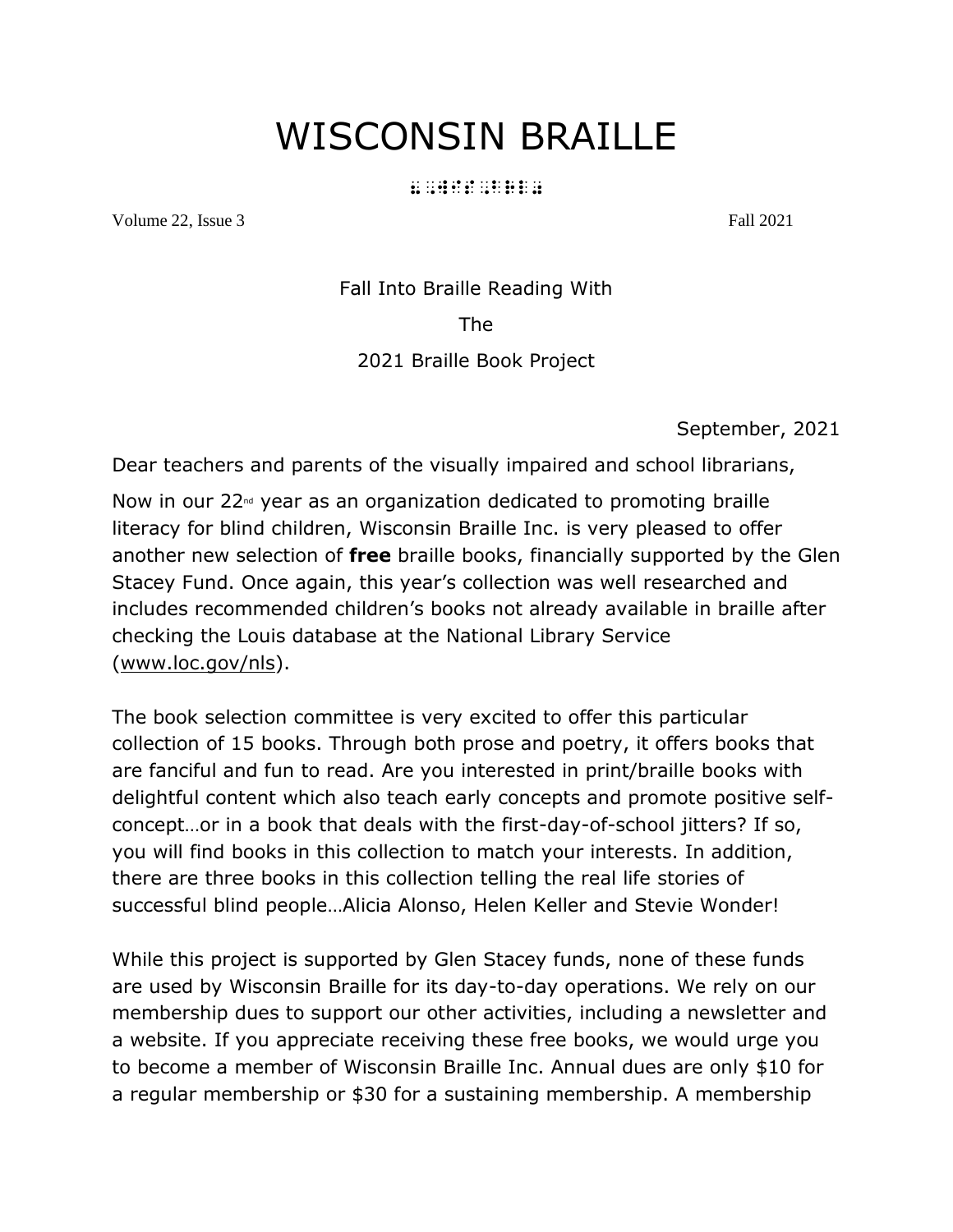form is attached; it can also be found on our website: [www.wisbrl.org.](http://www.wisbrl.org/) Wisconsin Braille does not sell its membership list to any other organization. For your convenience, it is possible to pay dues or make a donation using PayPal, now loaded on our website.

One decided advantage of becoming a member of Wisconsin Braille Inc. is that you may order additional free books from our composite listings. A composite listing of UEB books has been posted and updated this fall to our website [\(www.wisbrl.org\)](http://www.wisbrl.org/) in addition to a listing of books previously produced in EBAE.

## 2021 Book Offerings

#### Alicia Alonso Takes the Stage, a Rebel Girl's Story by Nancy Ohlin

Alicia lived to dance. From the moment she slipped on pointe shoes for the first time, she was determined to become a professional ballerina. Raised in Cuba, she moved to the United States to follow her dreams. Then, Alicia began to lose her sight. How could a ballerina dance if she couldn't see where she was going? Stuck in bed and only able to practice with her fingertips, Alicia didn't give up. She found ways to get back on stage, eventually performing for audiences all over the world. She became one of the world's most famous ballerinas before passing away in 2019 at the age of 98!

Grades 3-8. Braille only.

#### The Bear Ate Your Sandwich

by Julia Sarcone-Roach (2015)

"Sandwich? What Sandwich? Oh, that sandwich. Right. Um well. It all started with the bear…" So begins the dog's explanation to a young girl visiting Central Park in New York City. Could it have really happened that way? Grades 2-4. Print/braille.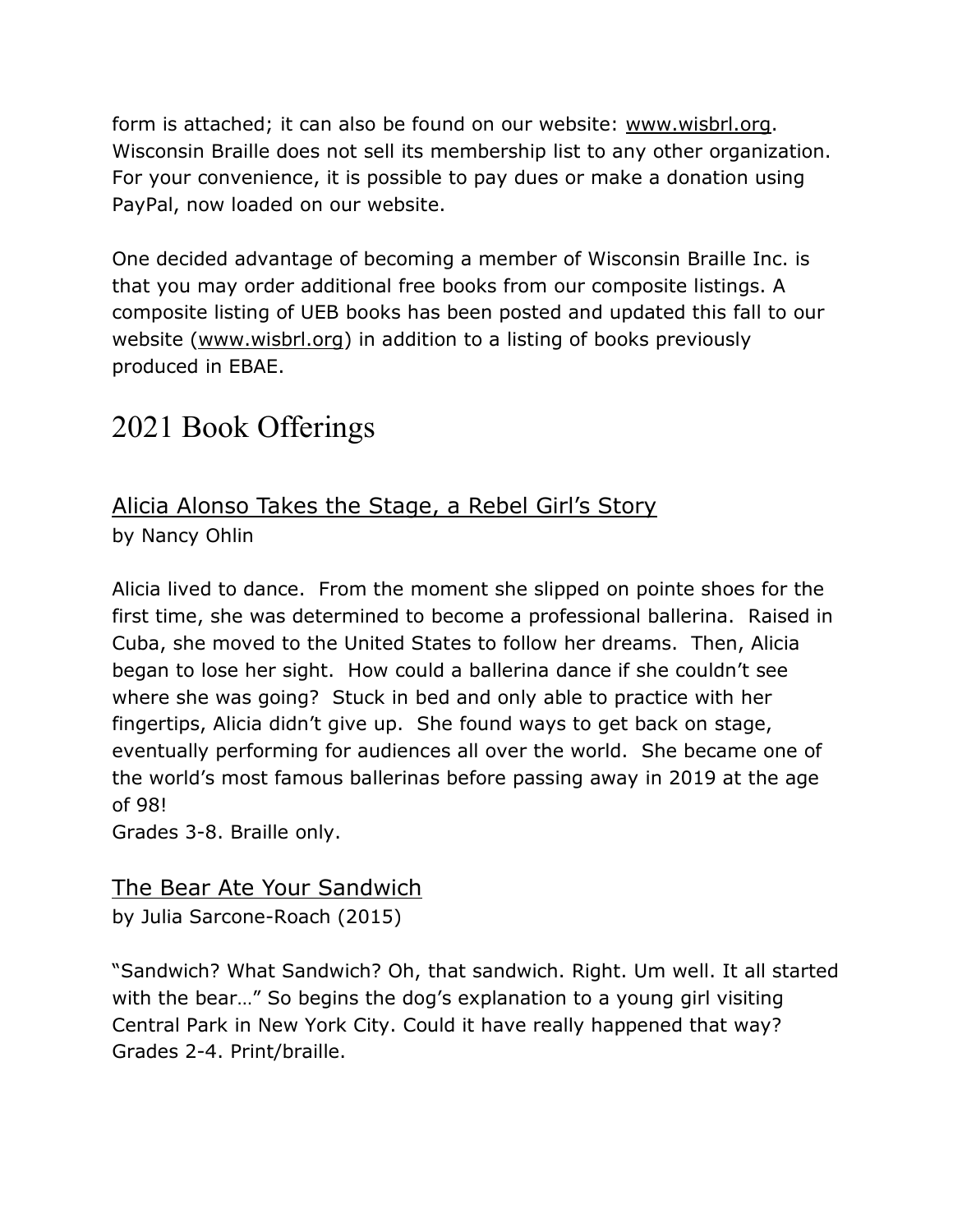#### Dear Librarian

by Lydia M. Sigwarth, illustrated by Romina Galotta The author of this beautiful story is a librarian in Platteville, Wisconsin. The book was first featured on the radio show *This American Life* and it is the author's true story about the challenges of homelessness, the magic of friendship, the power of empathy, and the comfort and rewards of libraries. This book is a "thank you" to anyone who has offered a child love and support during a difficult time.

Preschool -3rd grade. Print/braille

### I Can Hear Change Singing

by Amanda Gorman (2021)

*"I can hear change humming In its loudest, proudest song. I don't fear change coming,*

*And so I sing along."*

In this stirring, much-anticipated picture book by presidential inaugural poet and activist Amanda Gorman, anything is possible when our voices join together. As a young girl leads a cast of characters on a musical journey, they learn that they have the power to make changes--big or small--in the world, in their communities, and in most importantly, in themselves. Grades 2-4. Print/braille.

#### It's So Quiet: A Not-Quite-Going-to-Bed Book

by Sherri Duskey Rinker

"Hush," says his mama. "Settle down now, not a peep. The small sweet sounds of nighttime will whisper you to sleep...," sleepy mama mouse tells her sleepless little mouse. Quiet turns to noise as little mouse listens to all of the night sounds. A story told in rhyme with a surprise ending.

#### **Pre-kindergarten--2nd grade. Print/braille.**

Kindergarten Hat by Janet Lawler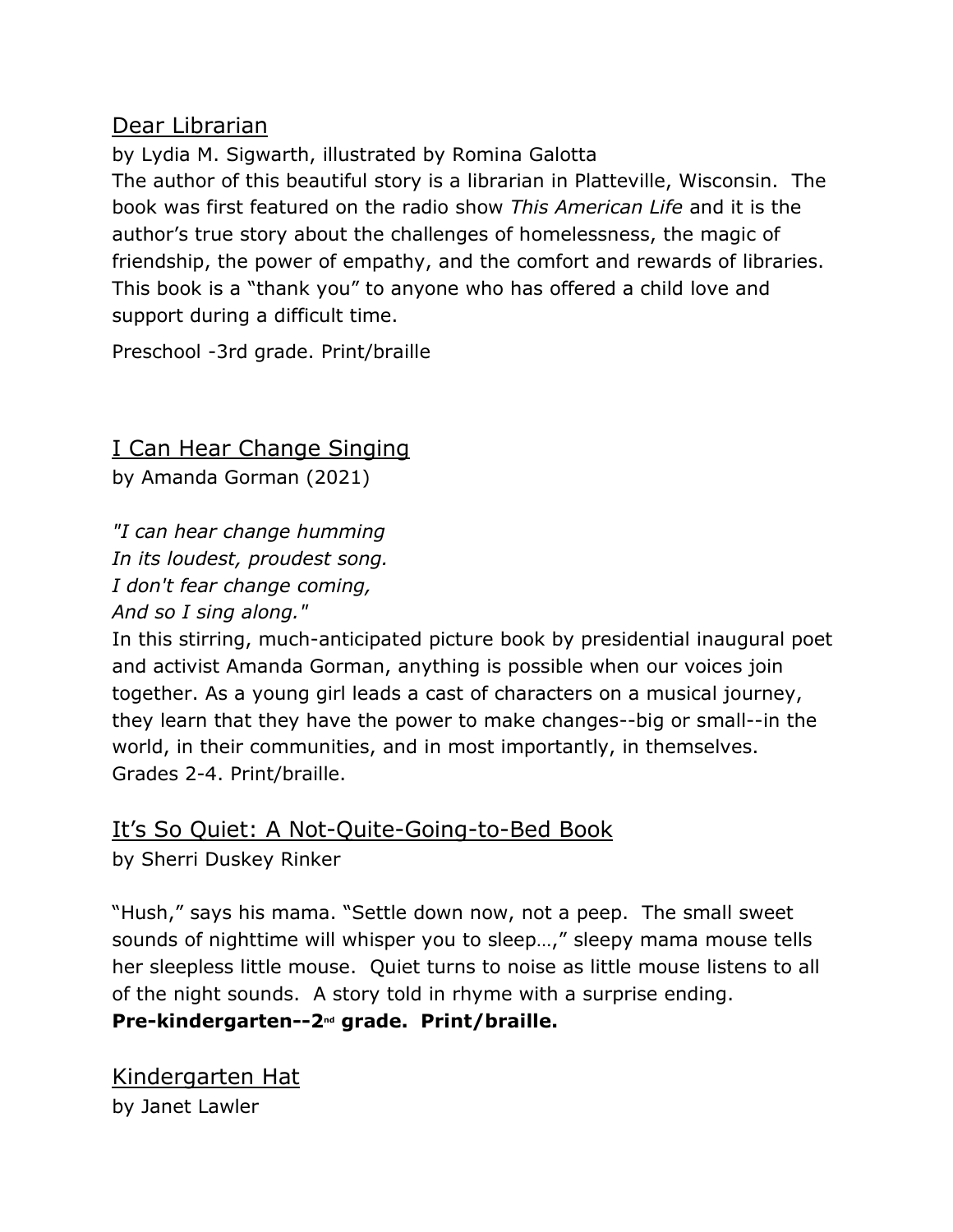Carlos is generally happy and loves to do many things. As the first day of kindergarten nears, Carlos gets nervous and worried. He receives a letter from his new teacher and starts to feel a bit better. He's ready now to meet new friends and his new teacher. On his first day of school, while riding the bus, something unexpected happens. Will Carlos be able to salvage his first day?

Pre-kindergarten—2<sup>nd</sup> grade. Print/braille.

#### Lucas at the Paralympics

by Igor Plohl

Lucas and Eddie are two physically disabled friends who visit the Paralympics and cheer on blind and physically challenged athletes as they compete in running, swimming, sitting volleyball, para archery, wheelchair fencing, wheelchair basketball, and more. Explanations of each paralympic event are found at the bottom of the page.

Preschool - 3rd grade. Print/braille.

Maybe by Kobi Yamada

This Nautilus Book Award winner is an inspiring story for "kids" of all ages. You are the only you there ever has been or ever will be. You are unique in all the universe. Just the odds of you being here at this exact place and this exact time are so great and so rare that it will never happen again. This is a story about all the possibilities ahead of you. It's for who you are right now and it's for all the magical, unbounded potential you hold inside. Preschool - 2nd grade, but appropriate for all. Print/braille.

Star of the Class Play by Margaret McNamara (2021)

Nia is excited to be tin the class play! Then, on the big day of the performance, she gets nervous and forgets her lines. Will taking deep breaths help her calm down? A Level One Ready–to- Read book. Print/braille.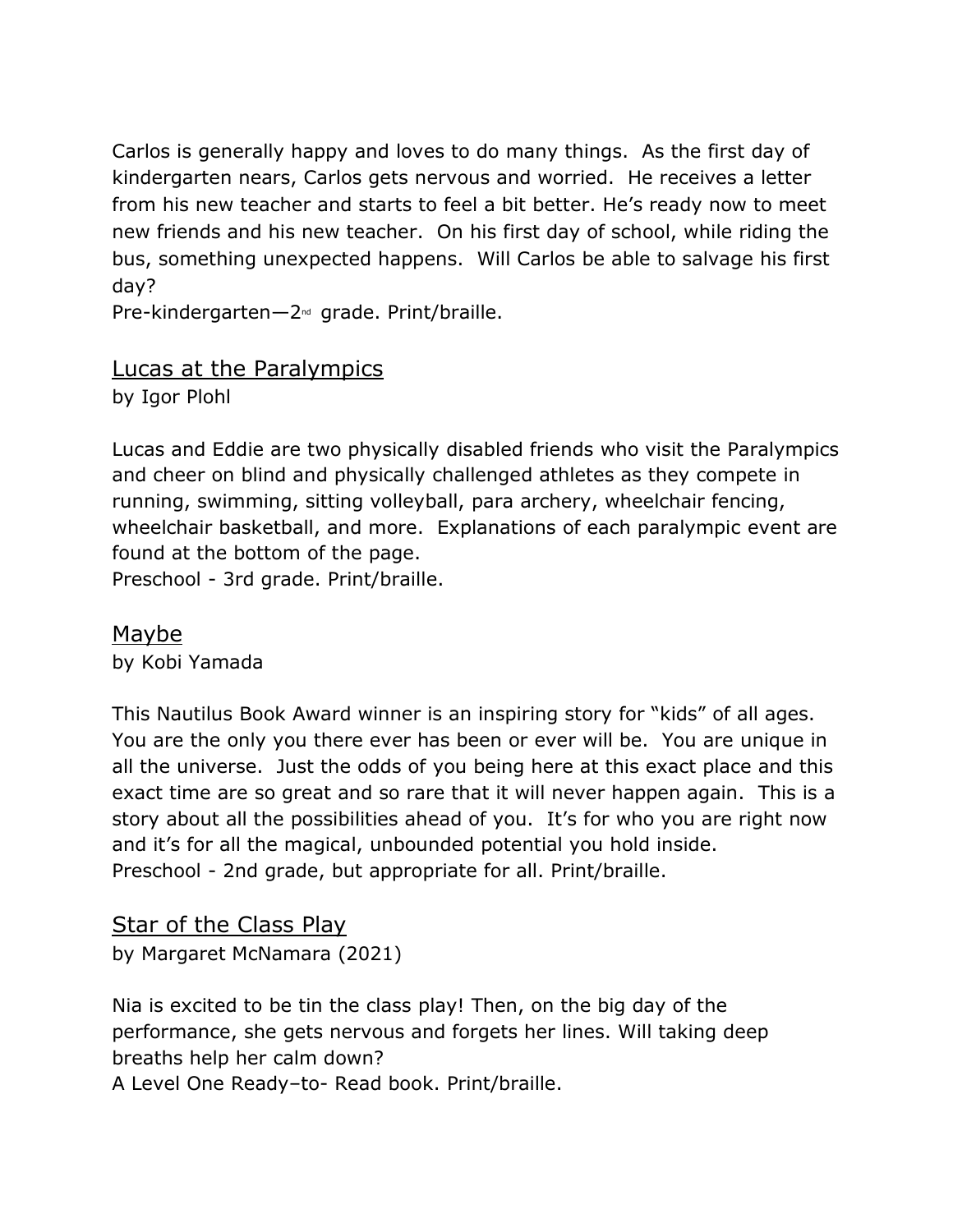Story of Helen Keller: a biography book for new readers by Christine Platt (2020)

Helen Keller became a celebrated author, educator, and activist who believed in equality for people with disabilities. Before she made history as the first deaf and blind person to graduate from college, Helen was a smart kid who loved learning. She overcame many challenges to learn how to read, write, and talk. She spoke up for other people with disabilities so they could get equal rights. Explore how Helen Keller went from being a young girl in Alabama to the world-famous First Lady of Courage. For readers ages 6-9. Print/braille.

This Way, Charlie by Caron Levis

This story, inspired by a real animal friendship, takes place at the Open Bud Ranch (which is the fictional name for a wildlife rescue and rehab center in Oklahoma). Charlie is a blind horse, and Jack is a gruff goat. They get off to a bumpy start, but ultimately, Jack is a caring guide. Preschool - 3rd grade. Print/braille.

Time for School, Little Blue Truck by Alice Schertle

Little Blue Truck and his good friend Toad are excited to meet a bright new yellow school bus. They see all the little animals lined up in the bus's windows, and Blue wishes he could be a school bus too. What a fun job, but too big for a little pickup like Blue. Or is it? When somebody misses the bus, it's up to Blue to get his friend to school on time. For early readers, ages 5-7. Print/braille.

Who is Stevie Wonder? by Jim Gigliotti (2016)

Blind since infancy, Stevie Wonder is one of the most successful singersongwriter-musicians of our time. Signing his first record deal when he was only eleven, he had his first No.1 hit when he was thirteen. Since then he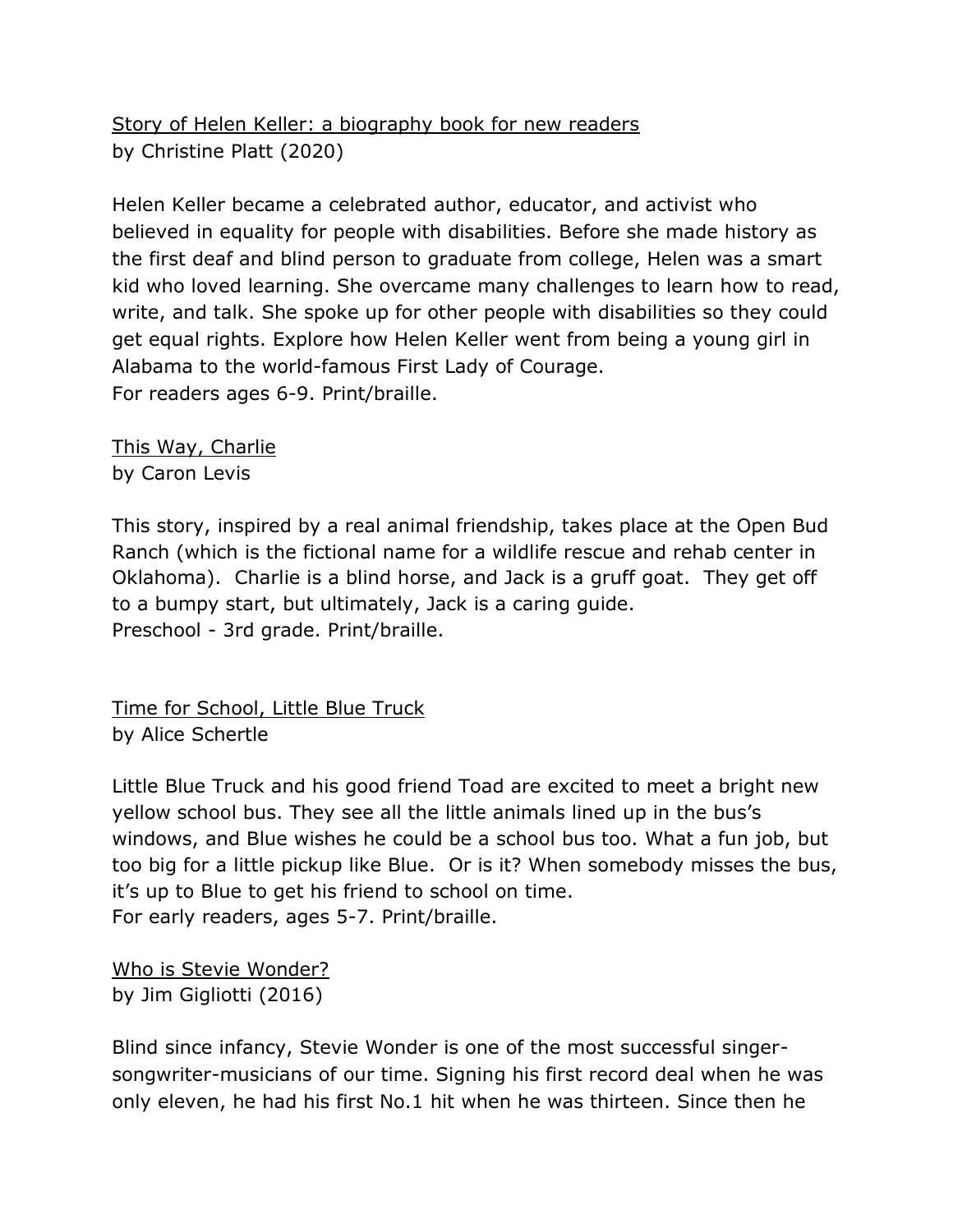has had thirty US top ten hits, won a range of awards for his music and his civil rights work, and created such iconic songs as "Isn't She Lovely" and "I Just Called to Say I Love You." Stevie Wonder is a beloved entertainer who continues to tour and perform around the world. Stevie's awards include 25 Grammies and the Presidential Medal of Freedom. A chapter book for grades 3-4. Braille only.

#### Wonderful You

by Lisa Graff

This is a story told in rhyme. It is about different types of families and their joyful anticipation of the coming new baby. In the story babies grow from the size of a tiny pea to a large pumpkin as mothers, fathers and siblings await the arrival of the new family member. It is a perfect celebratory story of the happiness that only a new baby can bring!

Pre-kindergarten - 2nd grade. Print/braille.

#### You Are Ready: The World is Waiting

by Eric Carle

This book inspires children to go out into the world and explore. It's a great, very uplifting story for children who may be anxious about doing something new for the

first time. A perfect pep talk for young children facing the unknown. Pre-kindergarten -1<sup>st</sup> grade. Print/braille.

# REMINDERS

Please remember to **submit your order by December 31, 2021** at the latest, using the accompanying order form; send it only to the address on the form. You may continue to order print/braille books for early readers in either contracted or uncontracted braille; just indicate that on the order form.

Teachers, please work with your school librarians to make them aware of our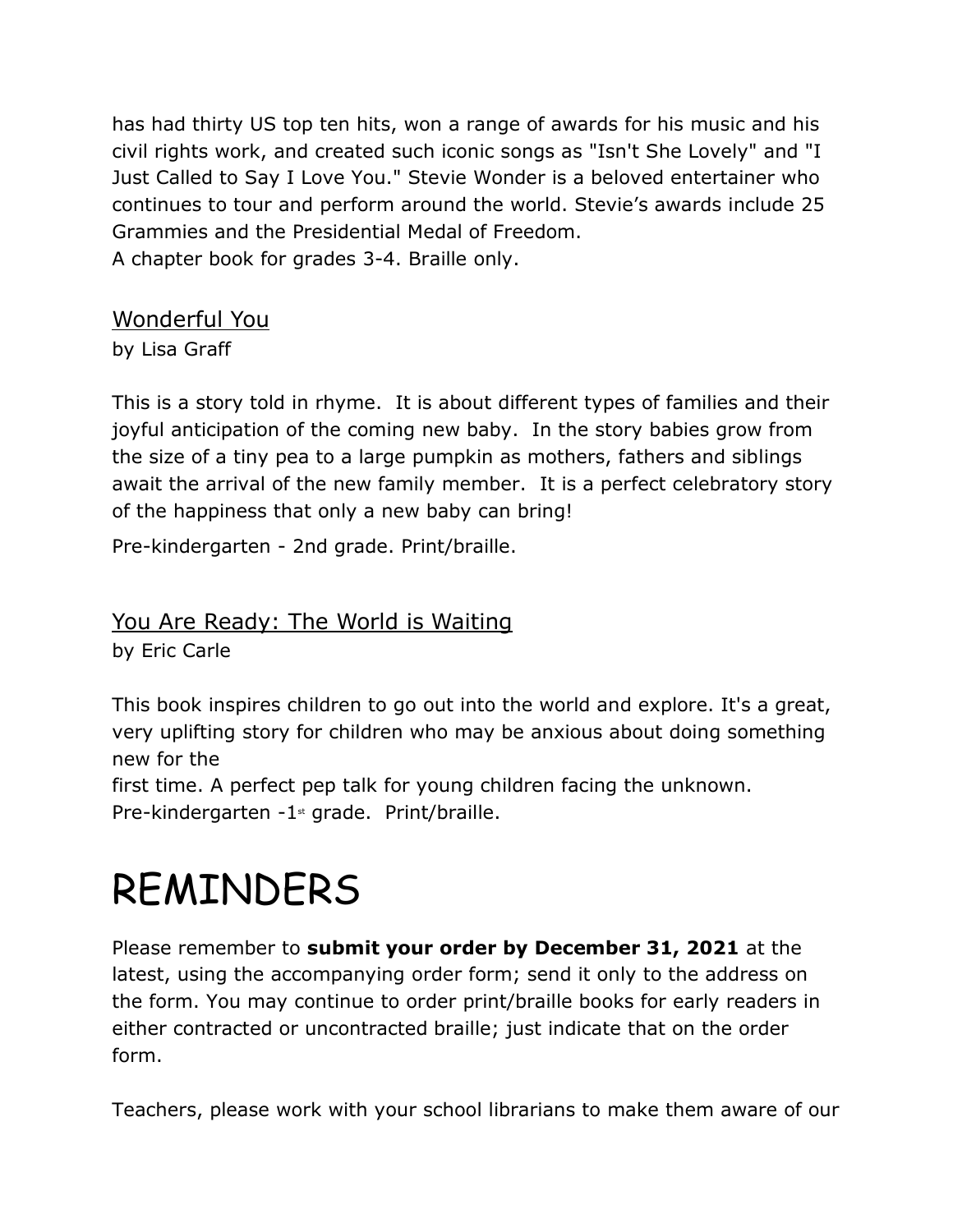project and answer any questions they may have. Likewise, please alert the parents with whom you work about our project, especially those who do not have ready access to school libraries; this group may well include the parents of preschool blind children. You should receive your books in the spring of 2022. Many thanks for using our service!

Special Book Project Committee Members,

Sandy Adams, Cindy Collins, Leanette Dieck, Alison McKee

mail contact: [adamssandra454@gmail.com](mailto:adamssandra454@gmail.com)

## ^1,, Brl ^1,, corn]

#### **BRAILLE CORNER**

Dear Ms. Perkins,

In my job as a transcriber, sometimes I'm asked to braille a letter, and I'm not sure of the correct format for it. How many spaces should I indent for the date and for the closing? What about paragraphing? Is it best to use indented paragraphs rather than block paragraphs? Are blank lines required anywhere? Is the format for a personal letter different from the format for a business letter? Lots of questions -- please help!

Sincerely,

Looking for Guidance

Dear Guidance,

Ah, yes. These are good questions. Part of the confusion is that there is no formal guidance or ruling on how to format such correspondence. Section 13.8 of *Instruction Manual for Braille Transcribing: Unified English Braille Edition, 2015* [\(https://nfb.org/programs-services/braille](https://nfb.org/programs-services/braille-certification/literary-braille-transcribing)[certification/literary-braille-transcribing](https://nfb.org/programs-services/braille-certification/literary-braille-transcribing) [scroll down]) offers suggestions. In summary, follow print for braille placement of the letter parts (date, inside address, greeting [salutation], paragraphs, closing, etc.). Blank lines separate the different parts of the letter. *Braille Formats Principles of Print-*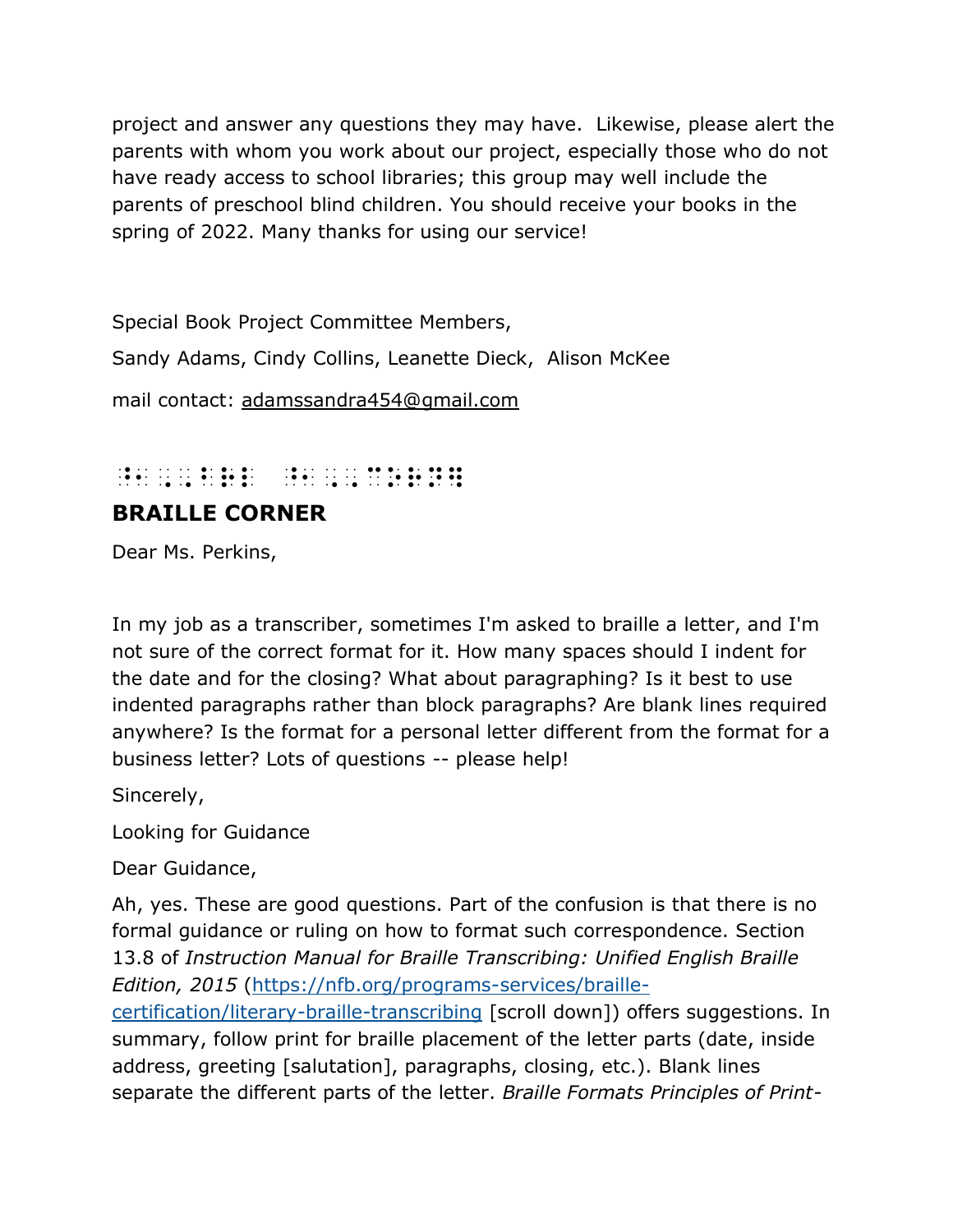*to-Braille Transcription, 2016* Section 9.4.1 says to block attributions (the salutation in a letter) five cells to the right of the beginning of the previous line. There are many more details in Section 13.8, so be sure to refer to that segment of the lesson manual. Keep in mind that these are suggestions and may be adjusted to the circumstances and reader.

Sincerely,

Ms. Perkins

#### Reach for More: A Journey from Loss to Love and Fulfillment By David M. Szumowski

Reviewed by Cindy Collins

Recommended by David Grulke

Thanks go to our board member David Grulke for finding and recommending this book.

Young David Szumowski chose the military when he joined the Army ROTC during his first year of college and planned on a career in the U.S. Army. He could hardly wait to get to Vietnam and join the fight. He was 23 years old in 1969 when he was shipped to Vietnam. Forty days after his arrival, the tank platoon he commanded came under attack. He was standing, exposed, in the turret when his tank was hit with a rocketpropelled grenade. He suffered an injury which left him totally blind. After recovering physically, he spent a (shorter than usual) term at Hines Veteran's Hospital to learn braille, living skills and orientation and mobility. He was an apt student, and a good cane traveler. He does stress the importance of having good cane skills, and he sings the praises of the Seeing Eye guide dogs he's had throughout the years. He is honest about his emotional difficulties in adjusting to blindness, and the time it took for him to understand his PTSD.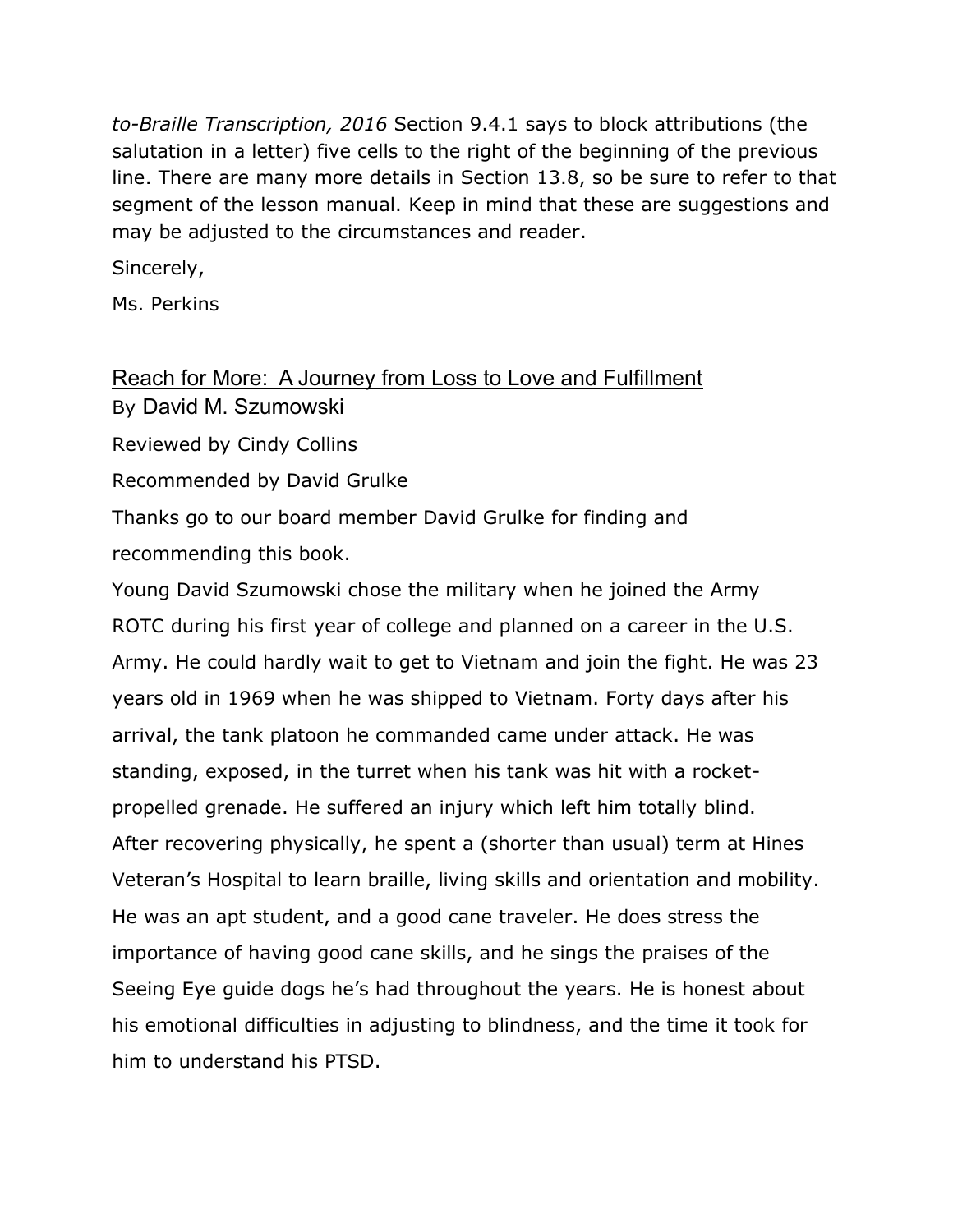This memoir was written and published fifty years after the accident. It is a portrait of a man who had courage and dogged determination. These traits led him to a highly successful legal career, a loving marriage, and a joyful life. He makes this statement: "I am proud of my service and wish I had not been blinded, but as my life turned out, I landed on my feet and would not change anything. My faith, family, friendships, opportunities and determination helped me to overcome obstacles and realize a satisfying life. This is my story of achievement by never giving up." This book is available through Bookstore, and as an Audible book.

Contributors to this newsletter are: Sandy Adams, Cindy Collins, David Grulke Alison McKee, Judy Sherry and Julie Sumwalt

**YOU ARE CORDUALLY INVITED TO ATTEND OUR NEXT BOARD MEETING ON OCTOBER 16 AT 10:00 AM CONTACT william.dieck @gmail.com TO GET A LINK TO THE ZOOM MEETING TO RECEIVE AN INVITATION TO THE ZOOM MEETING TO RECEIVE ZOOM MEETING LINK INVITATION**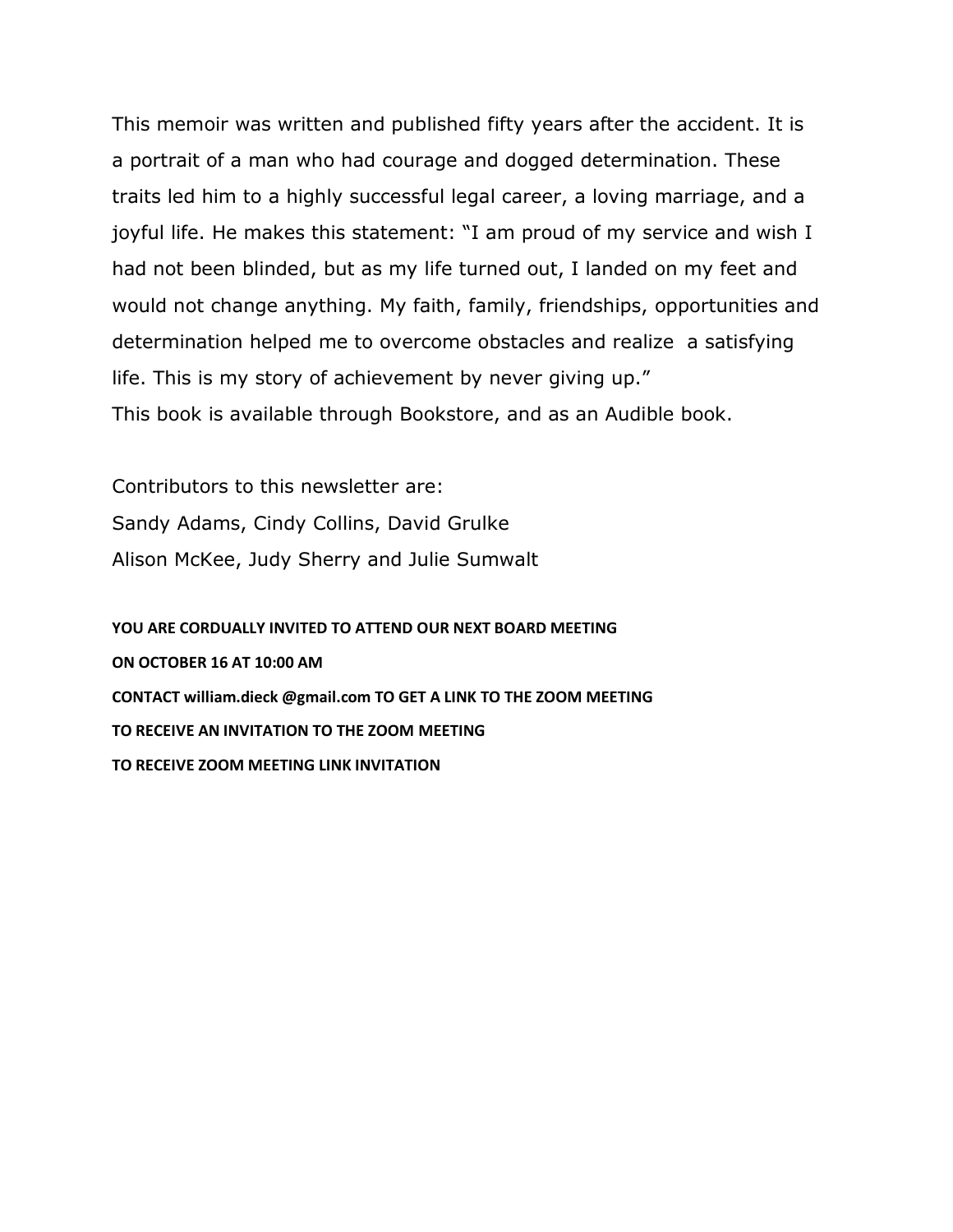| Check here if you have ordered from us in the past. _______ Customer ID (if known) ___________<br>Note: All orders will be sent in hard copy, contracted braille. If you prefer uncontracted braille for<br>print/braille books, please indicate this after each title you order.<br>_____ Alicia Alonso Takes the Stage, a Rebel Girl's Story by Nancy Olin (braille) ______________<br>_____ The Bear Ate Your Sandwich by Margaret McNamara (print/braille) _____________________________<br>Dear Librarian by Lydia Sigwarth (print/braille) _______________________________<br>Lacker Change Singing by Amanda Gorman (print/braille) _________________________<br>_____ It's So Quiet: A Not-Quite-Going-to-Bed Book by Sherri Duskey Rinker (print/braille) ______<br>Kindergarten Hat by Janet Lawler (print/braille) _______________________________<br>Lucas at the Paralympics by Igor Plohl (print/braille) ___________________<br>______ Star of the Class Play by Margaret McNamara (print/braille) ___________________<br>______ Story of Helen Keller: a book for new readers by Christine Platt (print/braille) _________ | Wisconsin Braille Inc.          |                                   |
|--------------------------------------------------------------------------------------------------------------------------------------------------------------------------------------------------------------------------------------------------------------------------------------------------------------------------------------------------------------------------------------------------------------------------------------------------------------------------------------------------------------------------------------------------------------------------------------------------------------------------------------------------------------------------------------------------------------------------------------------------------------------------------------------------------------------------------------------------------------------------------------------------------------------------------------------------------------------------------------------------------------------------------------------------------------------------------------------------------------------------------------------|---------------------------------|-----------------------------------|
|                                                                                                                                                                                                                                                                                                                                                                                                                                                                                                                                                                                                                                                                                                                                                                                                                                                                                                                                                                                                                                                                                                                                            | Special Book Project Order Form |                                   |
|                                                                                                                                                                                                                                                                                                                                                                                                                                                                                                                                                                                                                                                                                                                                                                                                                                                                                                                                                                                                                                                                                                                                            | Fall, 2021                      |                                   |
|                                                                                                                                                                                                                                                                                                                                                                                                                                                                                                                                                                                                                                                                                                                                                                                                                                                                                                                                                                                                                                                                                                                                            |                                 |                                   |
|                                                                                                                                                                                                                                                                                                                                                                                                                                                                                                                                                                                                                                                                                                                                                                                                                                                                                                                                                                                                                                                                                                                                            |                                 |                                   |
|                                                                                                                                                                                                                                                                                                                                                                                                                                                                                                                                                                                                                                                                                                                                                                                                                                                                                                                                                                                                                                                                                                                                            |                                 |                                   |
|                                                                                                                                                                                                                                                                                                                                                                                                                                                                                                                                                                                                                                                                                                                                                                                                                                                                                                                                                                                                                                                                                                                                            |                                 |                                   |
|                                                                                                                                                                                                                                                                                                                                                                                                                                                                                                                                                                                                                                                                                                                                                                                                                                                                                                                                                                                                                                                                                                                                            |                                 |                                   |
|                                                                                                                                                                                                                                                                                                                                                                                                                                                                                                                                                                                                                                                                                                                                                                                                                                                                                                                                                                                                                                                                                                                                            |                                 | Date of order: __________________ |
|                                                                                                                                                                                                                                                                                                                                                                                                                                                                                                                                                                                                                                                                                                                                                                                                                                                                                                                                                                                                                                                                                                                                            |                                 |                                   |
|                                                                                                                                                                                                                                                                                                                                                                                                                                                                                                                                                                                                                                                                                                                                                                                                                                                                                                                                                                                                                                                                                                                                            |                                 |                                   |
|                                                                                                                                                                                                                                                                                                                                                                                                                                                                                                                                                                                                                                                                                                                                                                                                                                                                                                                                                                                                                                                                                                                                            |                                 |                                   |
|                                                                                                                                                                                                                                                                                                                                                                                                                                                                                                                                                                                                                                                                                                                                                                                                                                                                                                                                                                                                                                                                                                                                            |                                 |                                   |
|                                                                                                                                                                                                                                                                                                                                                                                                                                                                                                                                                                                                                                                                                                                                                                                                                                                                                                                                                                                                                                                                                                                                            |                                 |                                   |
|                                                                                                                                                                                                                                                                                                                                                                                                                                                                                                                                                                                                                                                                                                                                                                                                                                                                                                                                                                                                                                                                                                                                            |                                 |                                   |
|                                                                                                                                                                                                                                                                                                                                                                                                                                                                                                                                                                                                                                                                                                                                                                                                                                                                                                                                                                                                                                                                                                                                            |                                 |                                   |
| ______ This Way, Charlie by Caron Levis (print/braille) ________________________                                                                                                                                                                                                                                                                                                                                                                                                                                                                                                                                                                                                                                                                                                                                                                                                                                                                                                                                                                                                                                                           |                                 |                                   |
| ______ Time for School, Little Blue Truck by Alice Schertle (print/braille) _______________________                                                                                                                                                                                                                                                                                                                                                                                                                                                                                                                                                                                                                                                                                                                                                                                                                                                                                                                                                                                                                                        |                                 |                                   |
| _____ Who Is Stevie Wonder? by Jim Gogliotti (braille) ________________________                                                                                                                                                                                                                                                                                                                                                                                                                                                                                                                                                                                                                                                                                                                                                                                                                                                                                                                                                                                                                                                            |                                 |                                   |
| _____ Wonderful You by Lisa Graff (print/braille) ______________________________                                                                                                                                                                                                                                                                                                                                                                                                                                                                                                                                                                                                                                                                                                                                                                                                                                                                                                                                                                                                                                                           |                                 |                                   |
| _____ You Are Ready: The World Is Waiting by Eric Carle (print/braille)_________                                                                                                                                                                                                                                                                                                                                                                                                                                                                                                                                                                                                                                                                                                                                                                                                                                                                                                                                                                                                                                                           |                                 |                                   |

Additional books from previous years: You may order from our composite lists if you are a current member or a new member of Wisconsin Braille. (See composite lists on our web site: [www.wisbrl.org\)](http://www.wisbrl.org/).

You are welcome to suggest books for next year's production here.

By December 31, 2021 send your order to this address: Wisconsin Braille Inc., Membership Chair, 557 Milky Way, Madison, WI 53718 Your order will be forwarded to the OSCI Braille Program for production.

Please remember, your membership in Wisconsin Braille, Inc. will go a long to help us cover our operating expenses. Many thanks for your consideration! Enjoy your books with your children!